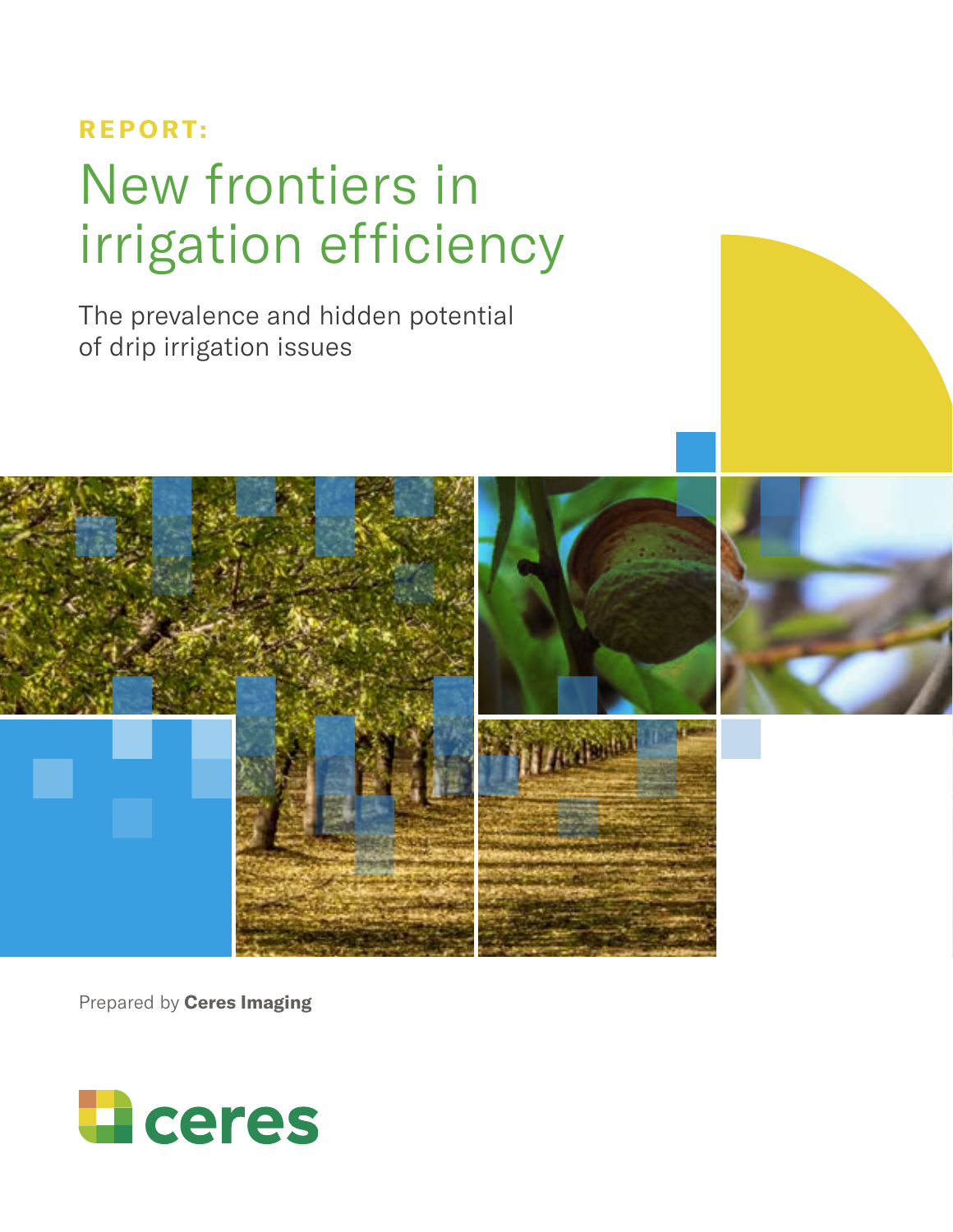## **Contents**

#### Summary 3

4 Drip irrigation in context History of adoption Advantages Challenges and opportunities

#### Report methodology 6

Precision thermal: the key to aerial imagery for irrigation

### 7 Report findings

How common are drip irrigation issues? When are drip irrigation issues most common? Where are drip irrigation issues most common? How does the impact of drip irrigation issues vary by crop? How large are drip irrigation issues?

#### Understanding the impact of drip irrigation issues 9

Classifying severity Estimating impacts on yield Example: Estimating impact of irrigation issues on grower revenue Sustainability implications

#### Recommendations for stakeholders 11

For policymakers For growers

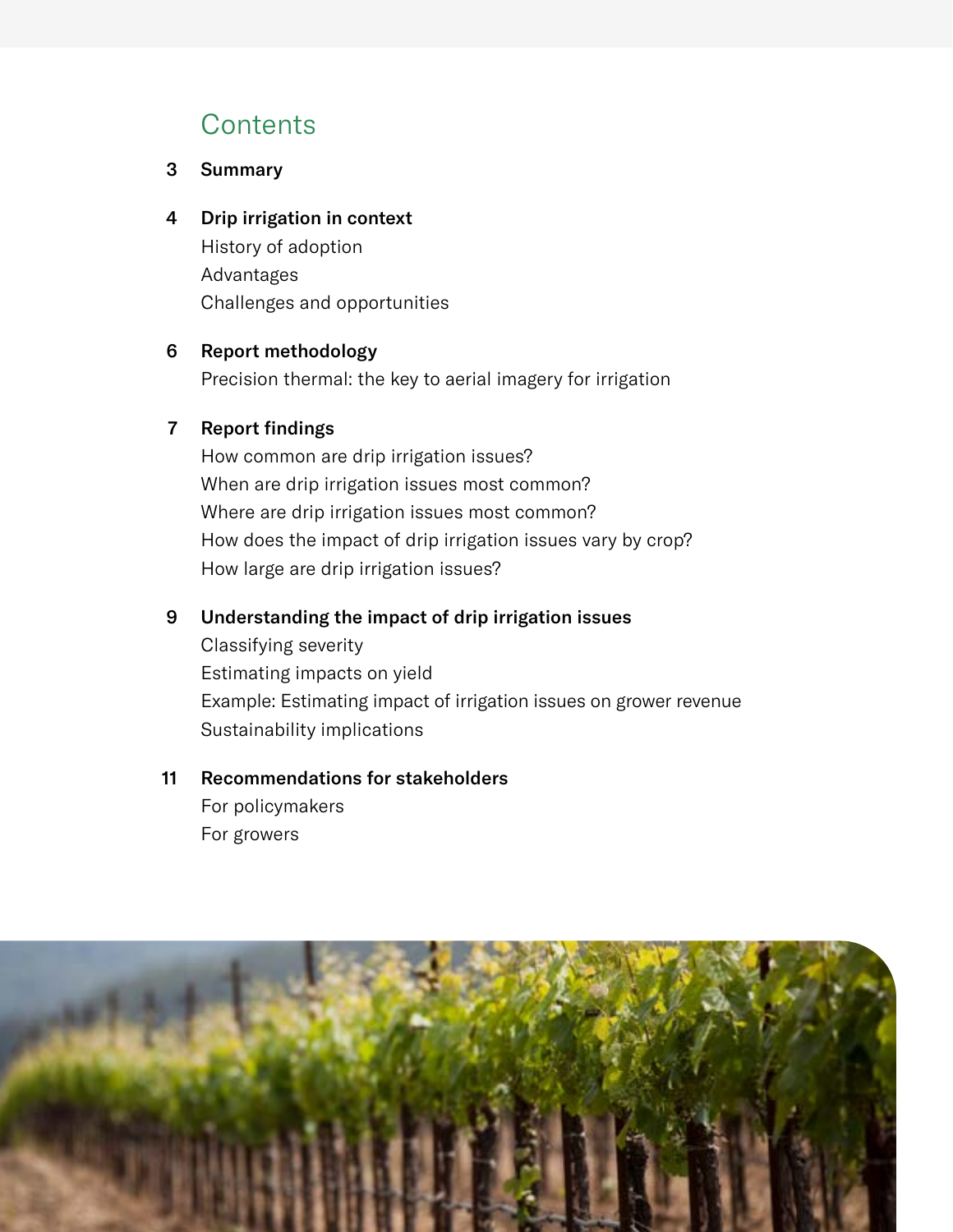

## **Summary**

Over the past two decades, a shift from flood irrigation to more precise drip irrigation systems (also called microirrigation systems) has contributed to a reduction in water waste by specialty agriculture in California. However, environmental pressures and new regulations—such as the Sustainable Groundwater Management Act (SGMA)—mean that growers must now become even more efficient.

Ceres Imaging, an aerial imagery and analytics provider, reviewed data from more than 700,000 acres of dripirrigated specialty crops across California to quantify the extent and impact of drip irrigation issues such as clogs, leaks, and pressure problems. We find that quickly detecting and correcting common irrigation issues represents a farmer-friendly opportunity to conserve water, reduce costs, and improve yields.

We find that quickly detecting and correcting common irrigation issues represents a farmer-friendly opportunity to conserve water, reduce costs, and improve yields.

Disclaimer: The content of this report is provided as general information only and is not intended to constitute financial, operational, or any other type of advice. Ceres Imaging does not endorse or validate the content of the third-party publications or websites referenced in footnotes or elsewhere within this report.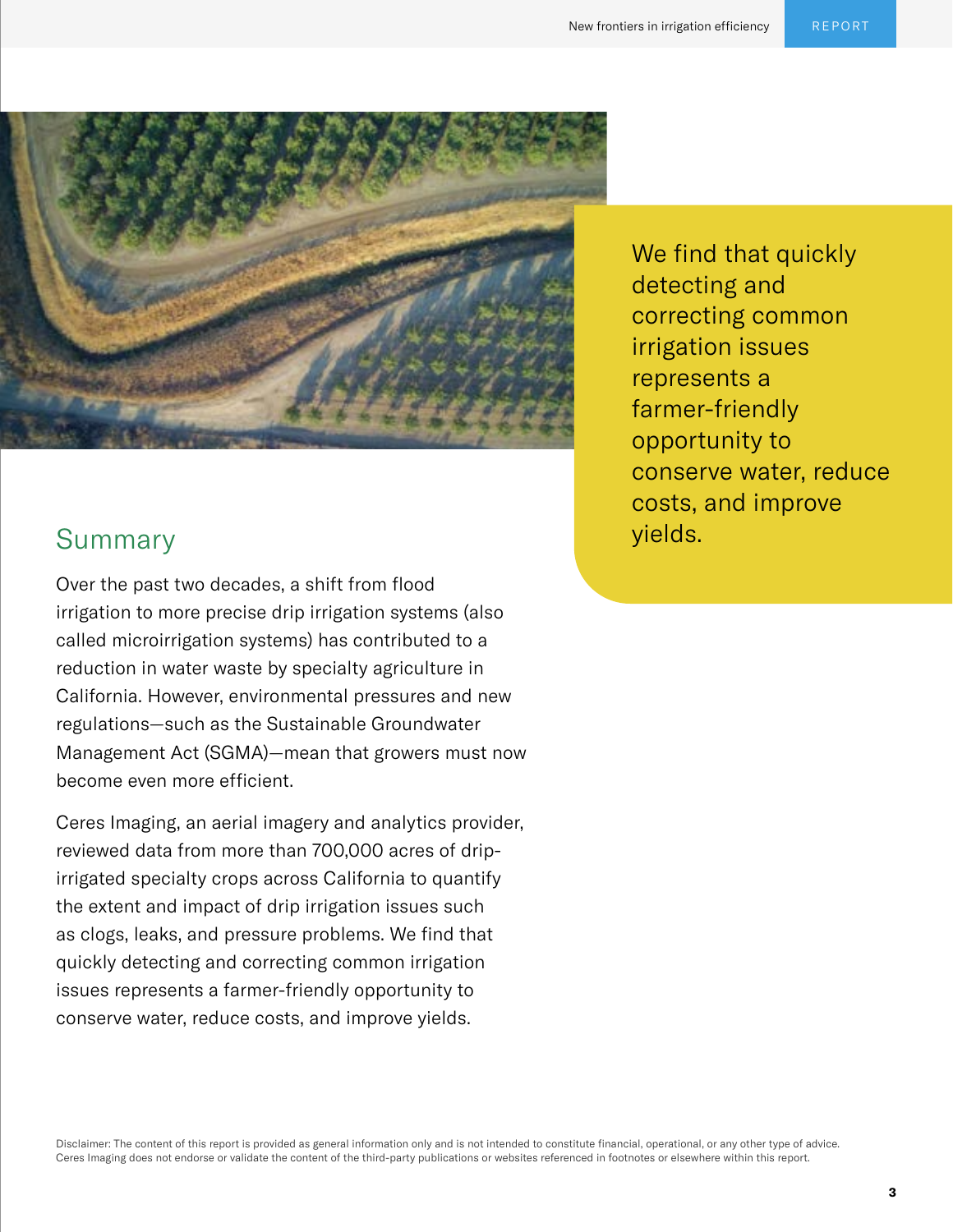### Drip irrigation in context

California's \$50 billion agriculture industry employs more than 800,000 people and supplies more than half of the nation's fruits, nuts, and vegetables.1 Of the state's approximately 8.5 million acres of irrigated farmland in 2017, a USDA census found that 11% was irrigated with sprinkler systems, 43% with flood irrigation, and 46% with drip irrigation.<sup>2</sup>

#### **HISTORY OF ADOPTION**

Drip irrigation delivers water directly to the root zone of plants, either on or below the soil surface. Compared to flood irrigation systems—in which water is flooded across the field via a system of furrows or trenches—dripirrigated fields lose less water to evaporation and runoff.<sup>3</sup>

The first practical surface drip irrigation emitters were developed in Israel in the early 1960s. The University of California Cooperative Extension began experimenting with the new technology on test plots about a decade later, eventually hosting educational events and exhibitions that drew hundreds of interested growers.4 Drought conditions, rising demand for high-value specialty crops, and steadily improving technology boosted adoption rates: in 1991, the California Department of Water Resources reported that 67% of California farmers used flood irrigation; by 2011 that number had fallen below 45%.<sup>5</sup>



- 1. California Department of Food and Agriculture. (2019). *California Agricultural Production Statistics.* https://www.cdfa.ca.gov/statistics/
- 2. United States Department of Agriculture. (2017). Method of water distribution in fields in the open. https://www.nass.usda.gov/Publications/AgCensus/2017/Online\_Resources/Farm\_and\_Ranch\_Irrigation\_Survey/fris\_2\_0028\_002
- 3. Water Science School. *Irrigation methods: A quick look*. (n.d.). United States Geological Survey. https://www.usgs.gov/special-topic/water-science-school/science/irrigation-methods-a-quick look
- 4. Gustafson, C. D. (1979). *History and present trends of drip irrigation*. California Avocado Society Yearbook, 47–49. http://avocadosource.com/CAS\_Yearbooks/CAS\_63\_1979/CAS\_1979\_PG\_047-049.pdf
- 5. California Department of Food and Agriculture. (2014). Water and the California farmer: Productivity, conservation, stewardship and innovation in agricultural water use. https://www.cdfa.ca.gov/drought/docs/FactSheet-<br>W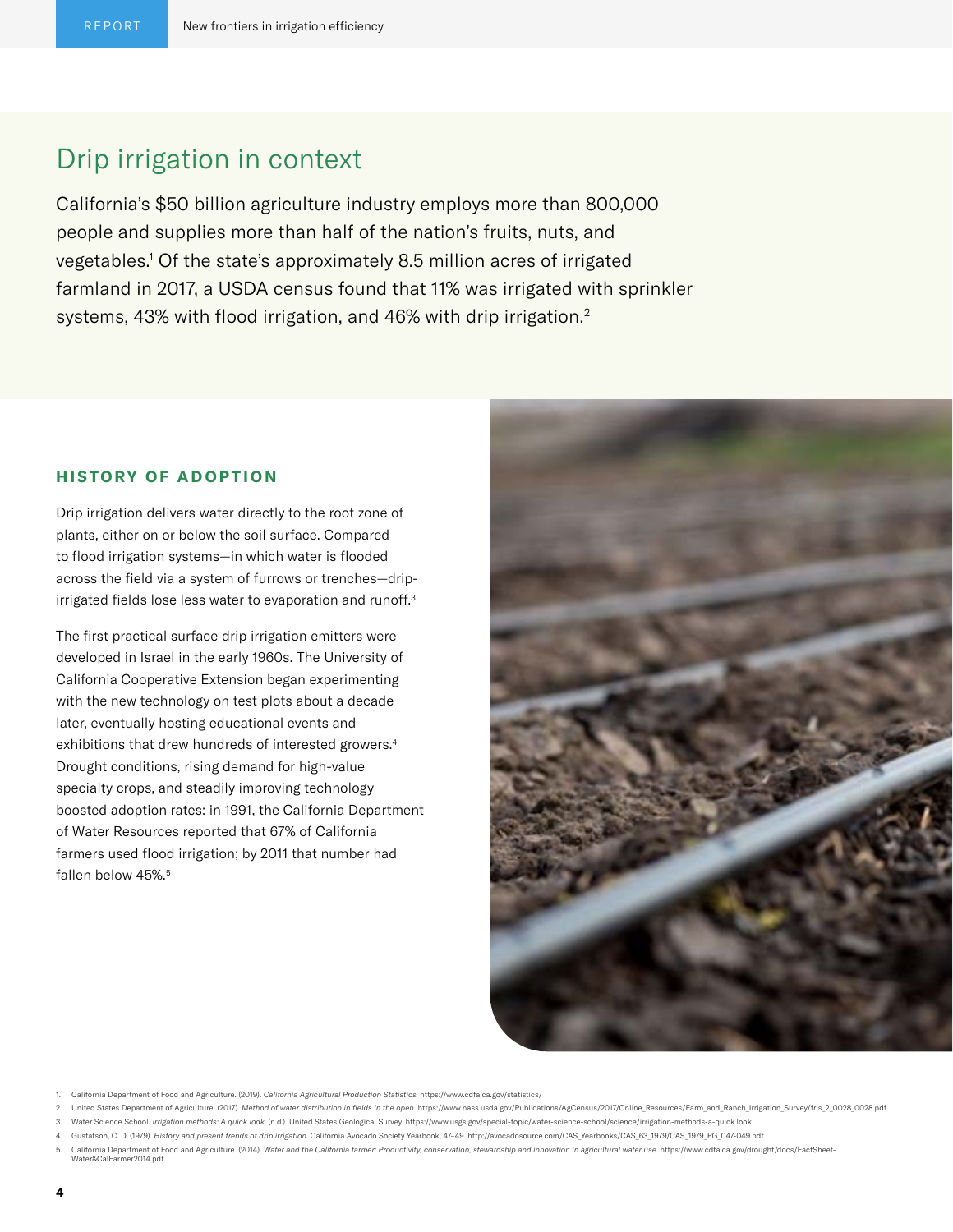#### **ADVANTAGES**

Especially relevant in California, where farming conditions vary widely, drip systems are highly customizable and can be tailored to suit different field shapes, crop spacing, soil conditions, and topography. Drip systems allow for automation and precise applications of water, eliminating the need to overwater some areas of a field simply to meet minimum requirements in another area.<sup>6</sup>

A review of 31 studies across 15 different crop types by researchers at University of California Agriculture and Natural Resources (UCANR) found that, on average, dripirrigated fields produced 16% higher yields versus flood-irrigated fields, with half of the reviewed studies reporting no statistically significant difference in yield and half reporting positive effects ranging from 12% to 66%.<sup>7</sup>

The adoption of drip irrigation systems by California specialty growers has contributed to greater farming efficiency: today the state produces nearly twice as much food as it did 40 years ago, using only 10% more water. Growers of the state's top crop, almonds, have reduced the amount of water used to produce a pound of nuts by 33%.<sup>8</sup>

#### **ON AVERAGE, DRIP-IRRIGATED FIELDS PRODUCED HIGHER YIELDS BY**

**16%**

#### **CHALLENGES AND OPPORTUNITIES**

Although drip irrigation has indisputable advantages over flood irrigation and has significantly improved water efficiency in specialty agriculture, it can be costly to install and labor-intensive to maintain.

Drip tape, tubing, and emitters can become clogged with sediment, algae, or chemical buildup from fertilizers, requiring growers to regularly change filters and flush lines. Damage by rodents, machinery, or even root intrusion can cause leaks. Pressure issues within the system may cause underwatering on uneven terrain.

Compared to comparable maintenance concerns in flood or sprinkler systems, these common drip irrigation issues may be physically small and extremely difficult to detect with the naked eye. Often, it is a resulting crop health issue caused by overwatering or underwatering that is noticeable upon inspection, rather than the equipment issue itself. Growers, especially those managing large farms, rely on a combination of water flow meters, soil moisture probes, and periodic distribution uniformity (DU) testing to supplement field scouting—but these tactics may be too localized or too infrequent to detect common drip irrigation issues before they negatively affect crop health.

Finding and correcting drip irrigation issues more quickly therefore represents an opportunity to prevent water waste and protect yields.

- 7. Parker, D., Zilberman, D., & Taylor, B. (2017, May). The economic value of drip irrigation in California [Presentation]. Water in Agriculture Seminar and Discussion, Sacramento, CA, USA. https://secure.cdfa.ca.gov/egov/ waterinag/docs/Parker\_UC.pdf
- 8. California Department of Food and Agriculture. (2019). *California Agricultural Production Statistics.* https://www.cdfa.ca.gov/statistics/

**5**

Finding and correcting drip irrigation issues more quickly represents an opportunity to prevent water waste and protect yields.

<sup>6.</sup> Johnson, R., & Cody, B. for Congressional Research Service. (2015). *California agricultural production and irrigated water use*. https://fas.org/sgp/crs/misc/R44093.pdf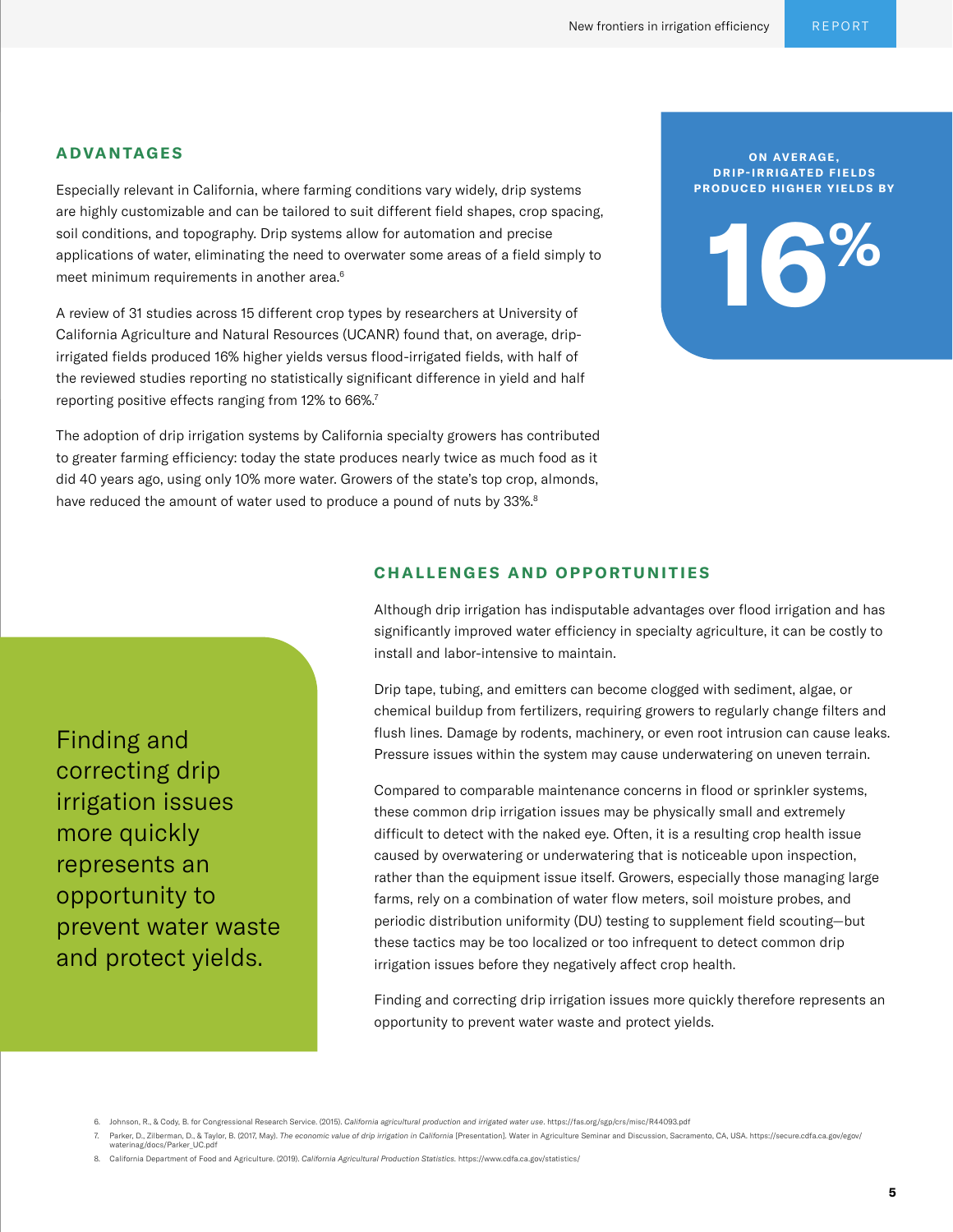### **PRECISION THERMAL: THE KEY TO AERIAL IMAGERY FOR IRRIGATION**

Thermal imagery captured from the air makes visible the heat emitted from objects on the ground, revealing temperature differences that correspond to crop stress. Ceres Imaging uses scientific-grade thermal cameras capable of detecting temperature differences as small as 0.1 degree Celsius between plants—a level of precision that distinguishes the product from commonly available satellite imagery.

Careful calibration and image correction ensure that irrelevant objects—for example, equipment, ground cover, or soil—don't skew the data. In the resulting imagery, cooler areas appear purple, while warmer areas appear yellow.

Because water cools vegetation, thermal imagery is useful for detecting leaks, clogs, and other irrigation issues. By revealing subtle changes in leaf surface temperature, thermal imagery also helps growers detect pre-symptomatic disease and pest pressures—and respond with more timely and more targeted interventions.

### Report methodology

Ceres Imaging captures information about customers' crop health using multispectral cameras mounted on fixed-wing planes. The imagery is processed using data models specific to the crop type. Then, a combination of machine learning techniques and human analysis is used to identify patterns in the imagery that are likely to correspond to irrigation issues in the field.

Not all irrigation issues are detectable in imagery. Conversely, not all issues detectable in imagery are irrigation issues. However, imagery in combination with analytics tools consistently reveals the most common drip irrigation issues, including clogs, leaks, and pressure issues.



This study evaluates a dataset of 9,401 likely issues flagged in customer data from California specialty crops between March 1, 2020, and September 30, 2020. The study comprises 3,509,263 "flight acres"—or slightly more than 700,000 unique acres—where 1 unique acre flown 5 times over the course of the season is equal to 5 flight acres. The study does not include issues believed to affect an area of less than one acre.

Highresolution thermal  $imagery \rightarrow$ 

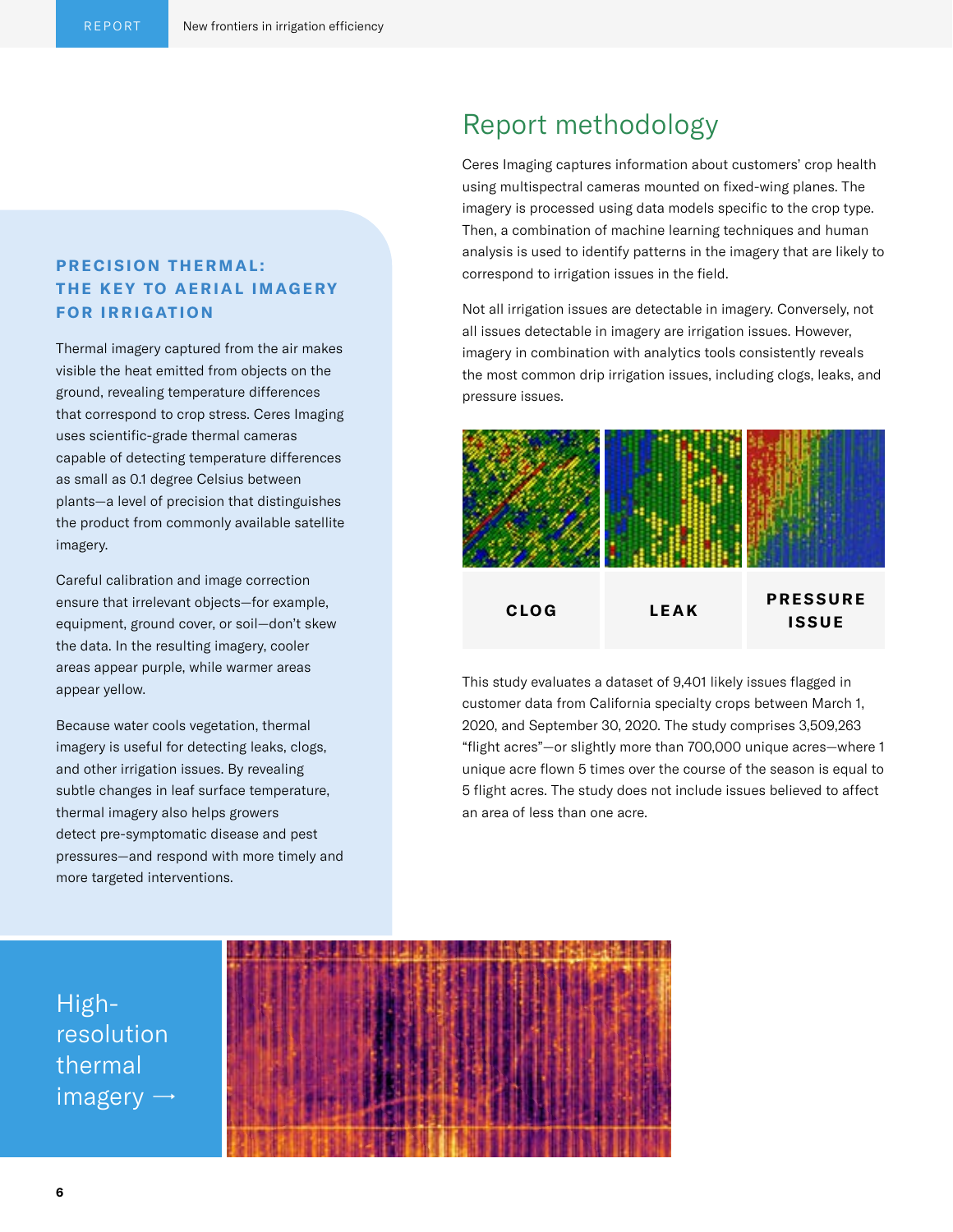## Report findings

#### **HOW COMMON ARE DRIP IRRIGATION ISSUES?**

In drip-irrigated specialty crops in California, Ceres Imaging identifies 27 acute irrigation issues per 1,000 unique acres over the course of a season. We identify an irrigation issue affecting more than 10 acres for every 170 unique acres.

### **WHEN ARE DRIP IRRIGATION ISSUES MOST COMMON?**

Ceres Imaging captures customer data between 4 and 12 times per season, depending on the customer's service agreement. With some variation by crop and region, California customers' flights typically begin in April and conclude in September.

Irrigation issues may be more easily detected in hot summer months because crops are more vulnerable to stress. However, issues are detected throughout the season—an indication that growers relying on annual or bi-annual distribution uniformity (DU) tests to ensure proper performance of their irrigation system may be missing opportunities to improve efficiency.



**Issues identified per visit**

#### **WHERE ARE DRIP IRRIGATION ISSUES MOST COMMON?**

Drip irrigation issues may be more common in regions with more variable topography and soil conditions.



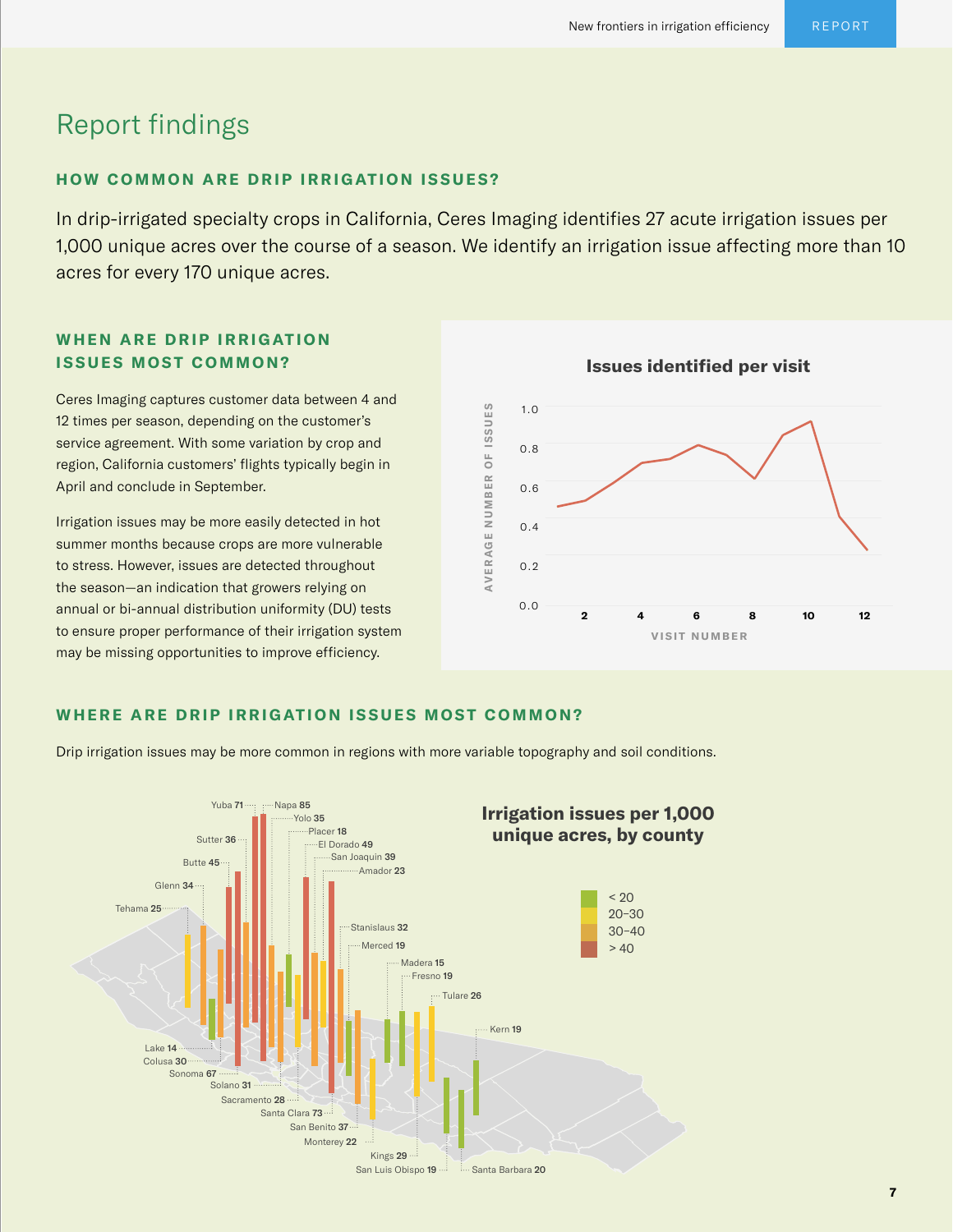

### **HOW DOES THE IMPACT OF DRIP IRRIGATION ISSUES VARY BY CROP?**

**Irrigation issues resulting in crop stress per 1,000 unique acres**



### **HOW LARGE ARE DRIP IRRIGATION ISSUES?**



**MEAN ISSUE SIZE** 9.9 acres

**MEDIAN ISSUE SIZE** 3.3 acres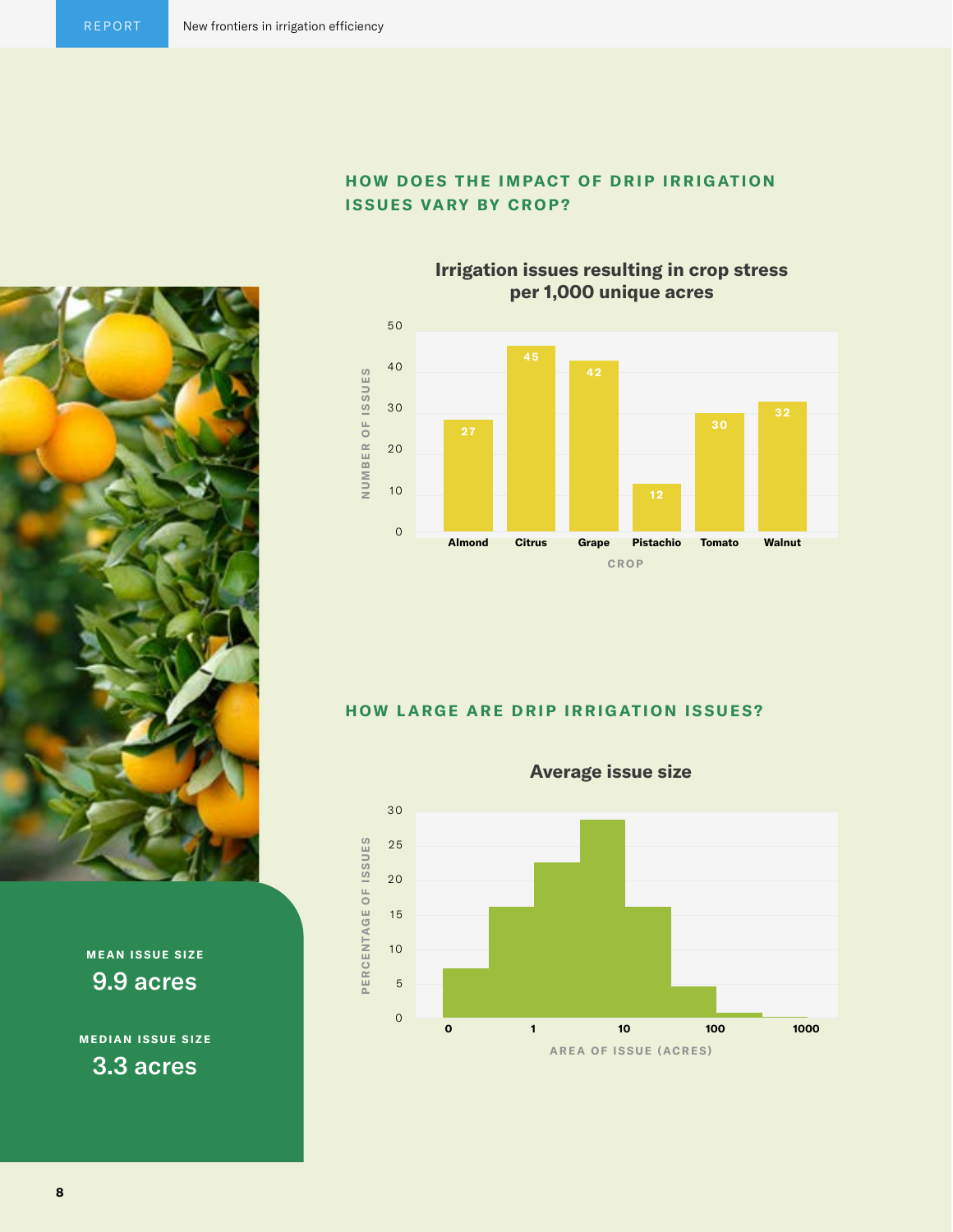## Understanding the impact of drip irrigation issues

#### **CLASSIFYING SEVERITY**

For the purpose of our analysis, Ceres Imaging classifies issue severity in terms of thermal stress. Our method is as follows:

- We estimate the crop water stress in a field based on our measurement of canopy temperatures and localized weather data—such as air temperature, humidity, and net radiation—from which we can gauge the differences in plant transpiration rates
- We measure the extent of the suspected issue—i.e., the area of high stress
- ◆ We estimate the crop water stress in that area by considering the typical crop water stress we have observed in the issue area, and the crop water stress observed in nearby parts of the field

Using this method, we find that the average issue results in 8.8% more stress on the affected area than the unaffected area.





#### **Thermal stress and acute irrigation issues**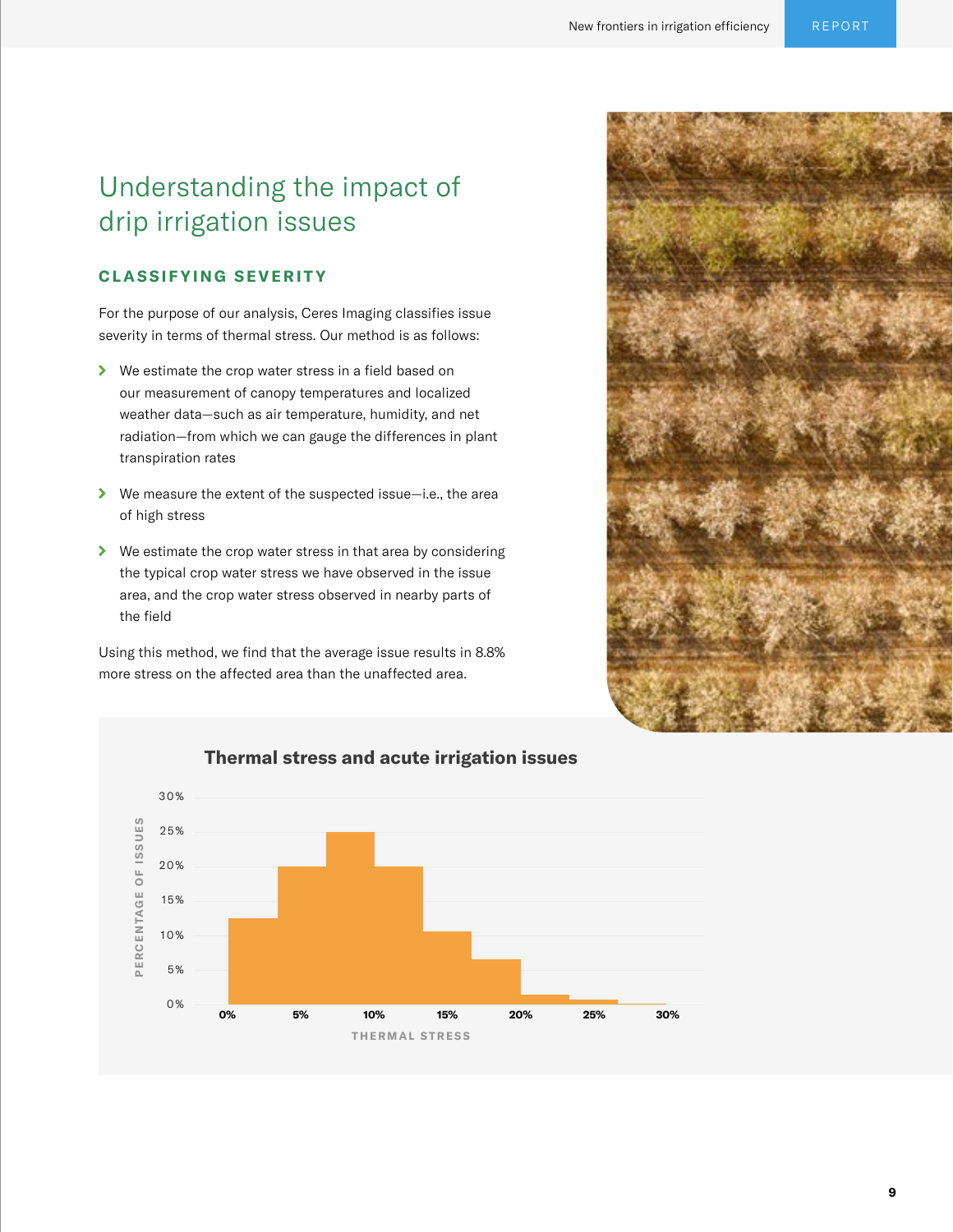#### **ESTIMATING IMPACTS ON YIELD**

This study uses thermal stress measurements to estimate the impact of irrigation issues on yield in drip-irrigated specialty crops.

It's important to recognize that there are inherent limitations to precise quantification of how irrigation issues impact crop yield: many factors affect yield, and isolating the effect of irrigation issues is difficult. Furthermore, the effect of water stress varies by crop.

To estimate the impact on irrigation issues on yield, we therefore consider Ceres Imaging customer data, collected between 2014 and 2020, in combination with findings from a four-year study of almonds in partnership with Blake Sanden at the University of California Cooperative Extension. The results of our work with Sanden and others inform the relationship assumed in this report, that a 10% increase in stress results in a 5.5% decrease in yields.

The figure below shows the relationship between thermal stress and yield within 1-acre plots in the experimental almond orchard investigating the relationship between water and yield in almonds.





### **EXAMPLE: ESTIMATING IMPACT OF IRRIGATION ISSUES ON GROWER REVENUE**

For a hypothetical grower with 1,000 acres of drip-irrigated almonds:

| 27 issues                             | $\times$ 9.9 acres    | $\times$ 0.0484                                          | x\$8,000                    | $= $103,499$                              |
|---------------------------------------|-----------------------|----------------------------------------------------------|-----------------------------|-------------------------------------------|
| Average issues<br>detected per season | Average issue<br>size | <b>Estimated impact</b><br>on yield per<br>average issue | Average revenue<br>per acre | Estimated<br>revenue losses<br>per season |

9. Goldhamer, D. A., & Fereres, E. (2016). Establishing an almond water production function for California using long-term yield response to<br>variable irrigation. Irrigation Science, 35(3), 169–179. https://doi.org/10.1007/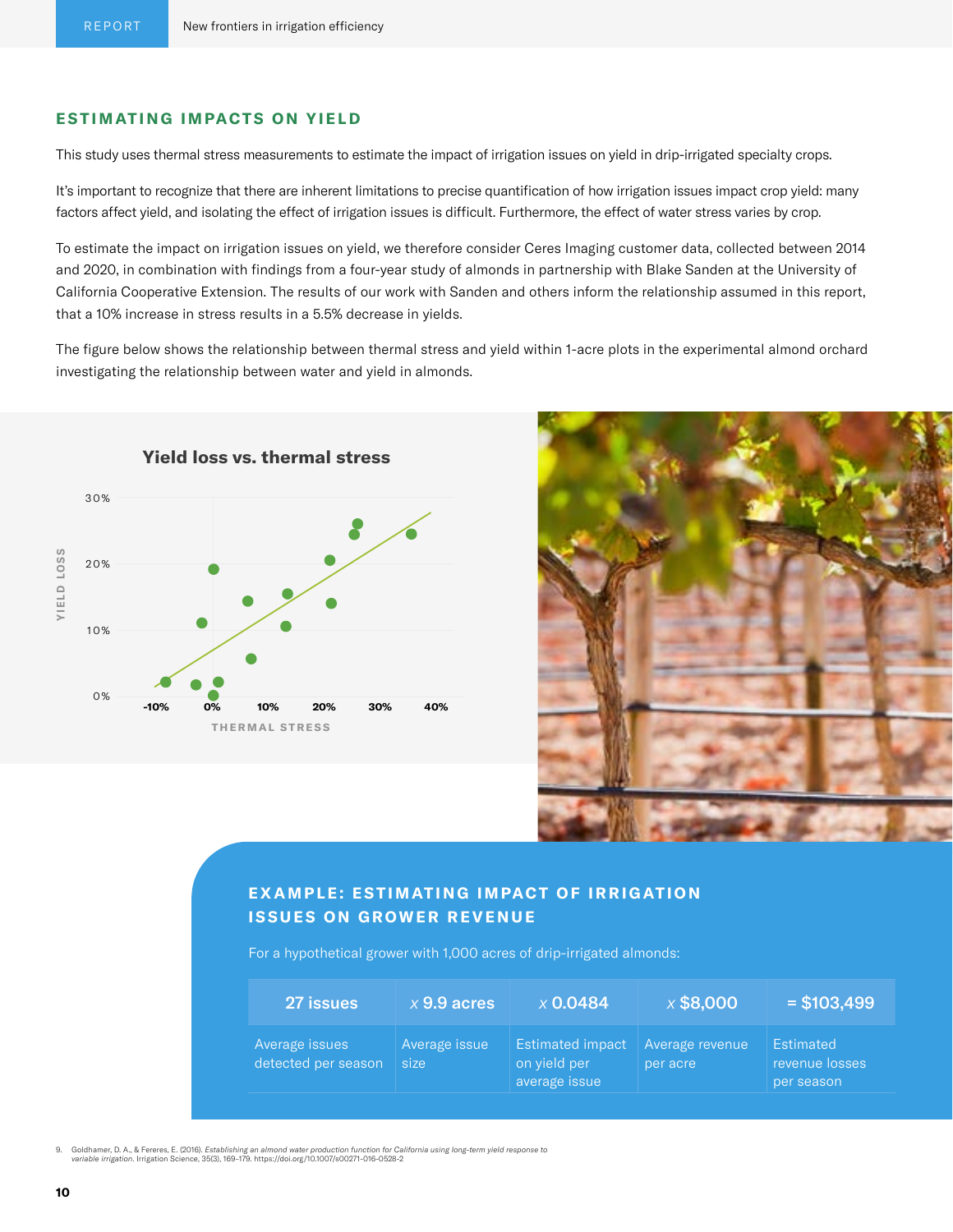#### **SUSTAINABILITY IMPLICATIONS**

Our data show that drip irrigation issues such as clogs, leaks, and pressure issues are widespread in California speciality agriculture. We believe that these issues contribute to water waste and lost yield, both directly (e.g. water lost from a leaking line) and indirectly (e.g. crop health issues caused by persistent underwatering). However, a review of the existing literature finds a surprising lack of research and analysis available to conclusively quantify the water waste or yield loss associated specifically with drip irrigation issues at a statewide level.

Further research in this area is important because a quantitative understanding of sustainability impacts may further substantiate the argument for investment in techniques and technologies that help growers more quickly detect and correct common drip irrigation issues. Just as in California specialty agriculture's initial transition from flood irrigation to drip irrigation, incentives, support, and knowledge-sharing around the ROI of optimizing drip systems will help to facilitate the next phase of improvements in agricultural water use efficiency—improvements all the more urgent in the face of a changing climate.



## Recommendations for stakeholders

#### **FOR POLICYMAKERS**

- 1. Familiarize yourself with the latest advances in and capabilities of irrigation technology.
- 2. Consider timely irrigation issue detection as an efficient and farmer-friendly route to reducing water use—with potential for other additional related environmental benefits, including reduced nitrate leaching and reduced energy, pesticide, and fertilizer use.
- 3. Consider options for incentivizing irrigation system evaluation and monitoring, such as remote sensing technologies and distribution and transpiration uniformity testing.

#### **FOR GROWERS**

- 1. Check for drip irrigation issues more frequently and more thoroughly: a DU test every few years is likely not enough. Aerial imagery provides a cost-effective means to more frequent checks for irrigation issues.
- 2. Ensure that field staff are trained, empowered, and incentivized to identify and act on irrigation issues throughout the season.
- 3. Track irrigation issues identified and resolved in order to measure improvement over time.